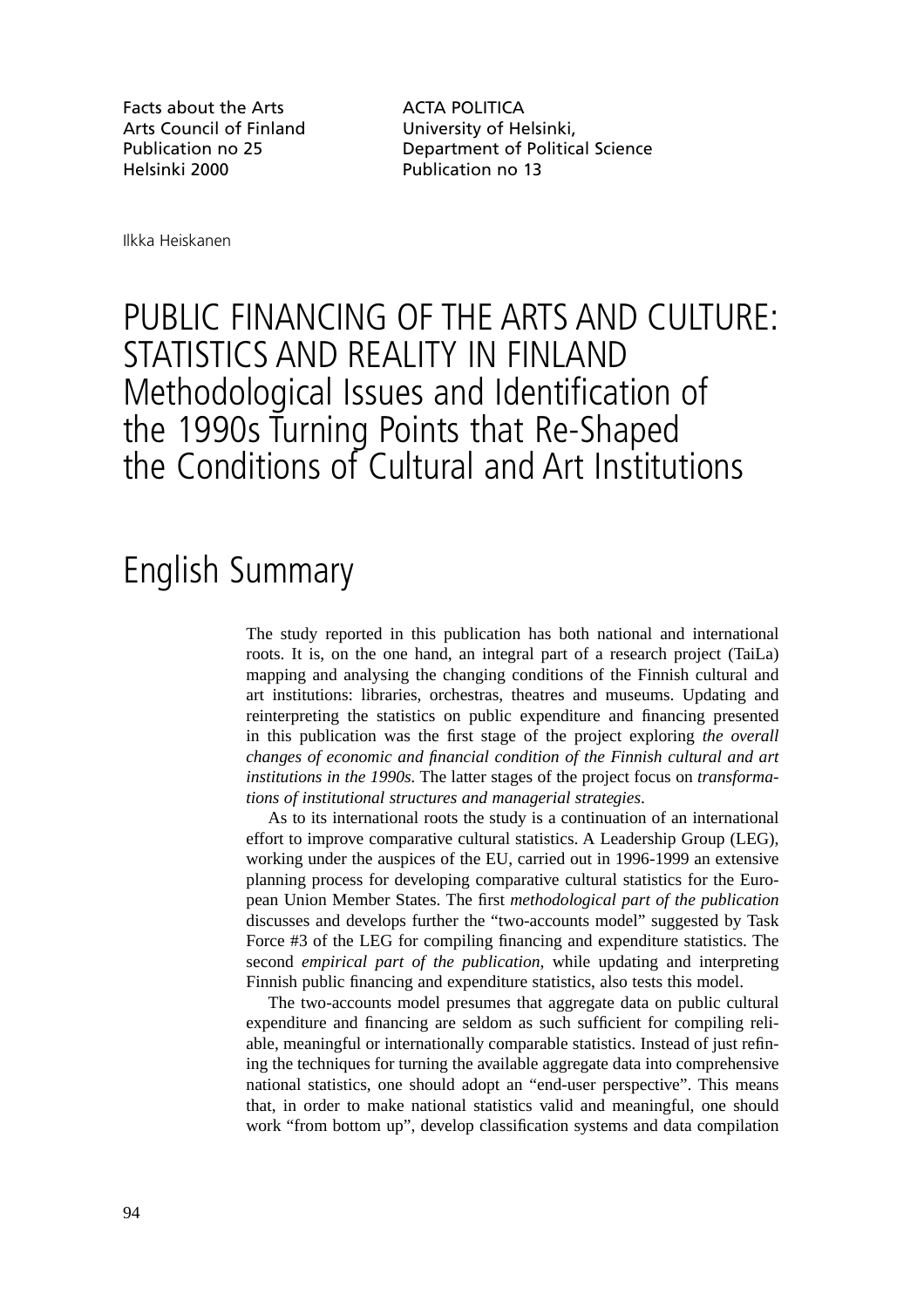techniques for data on institutions, or more general, for data on the end-users of public financing. The compilation of statistics becomes in practice an iterative process where information from the institutional/end-user level reorients statistical work on the national level and helps to check the validity and reliability of its results.

The end-user approach is developed further in the methodological part of the study. It is suggested that in applying the end-user perspective the paramount task is to develop a reliable classification of institutional units, comparable to that used in the System of National Accounts (SNA93). Only then would it be possible to utilise other statistical systems (industrial statistics, business statistics, or census data) as sources for cultural statistics. A logical link to SNA-statistics is also necessary if we really want to use cultural statistics to assess economic and employment effects of the arts and culture.

It is suggested that any attempt to develop a general statistical frame for the arts and culture is bound to end up in a cul-de-sac. This was the case with the frame suggested by the UNESCO and that seems to be the fate of the frame proposed by LEG/EU. In the planning work the frame is internationally agreed upon and accepted, but found nationally either inapplicable or unapt in practice. Instead of such frames it might be wiser to develop *a separate SNA satellite account system for the arts and culture*. Models for this can be found in environmental protection and in tourism where such satellite accounts already do exist.

The methodological part discusses the applicability of the two-accounts model and the end-user perspective for compiling Finnish statistics on cultural financing and expenditure. The cultural statistics' link to Finnish SNA statistics is analysed and special attention is paid to the possibility to derive cultural statistics from the registers of institutional units maintained by Statistics Finland. The validity of these statistics depends much on the criteria used to classify institutions in different institutional sectors, for example, how theatres, orchestras, museums etc. are allotted into such categories as market or non-market units, enterprises or non-profit units, or government or non-profit units. The Finnish system of registering cultural and art institution was found to be somewhat arbitrary – or at least problematic.

"Institutional sectoring", that is, allotting cultural and art institutions into the above categories, is not only an issue of validity of the data and its classification. It is also an issue of how we interpret public subsidies to institutions. We can, for instance, ask *whether subsidies to an opera house should be considered support for an ineffective enterprise or an expression of "public demand" and "cultural" welfare transfers to households*. The classification also determines how the value-added contribution of the institutions to the GDP is calculated. The study indicates *that these problems cannot be solved by developing general statistical frames for the arts and culture; they could be best handled within a satellite account system.* Against the backdrop of these main issues the study also discusses such perennial issues of cultural statistics as the scope of culture, the time span of events and observations, and types of potential statistical indicators that could be developed for policy purposes.

The empirical part of this publication presents first some national time series data. They are used to identify recent trends and turning points in the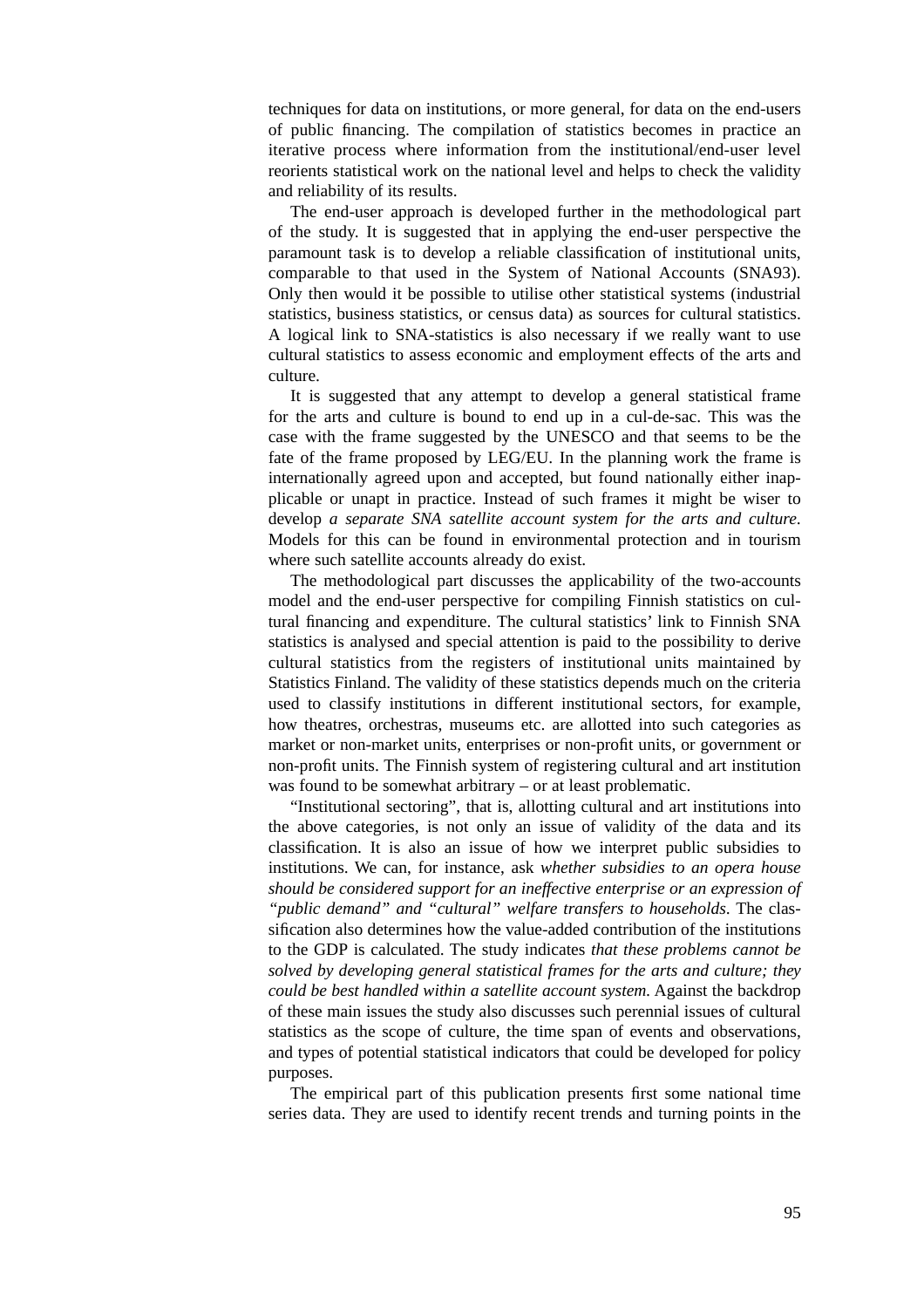public financing of the arts and culture in Finland. *A "double turning point" can be located in the years 1993-1995*. In 1992 the public expenditure on the arts and culture peaked in Finland. In terms of the ratio of the total public expenditure<sup>1</sup> to the GDP, it reached the all-time highs, 1.1 percent according to the broader definition of culture and 0.72 percent according to the narrow definition of culture<sup>2</sup>.

The decline that occurred after this boom was due to two facts: the deep economic recession in 1991-1993 and the reform of the state subsidy system in 1993. In the early 1990s museums, theatres and orchestras were included in the regular central government (state) aid system, in the context of a broader state subsidy reform in 1993 they were also included in a new "formula-based" state subsidy system. In this system central government subsidies are calculated on the basis of certain cost criteria (salary cost of a manpower year, average library maintenance cost etc.) and transferred – either directly or through the mediation of municipal cultural administration – to the institutions.

This new transfer system, together with the aftermath of the recession, had two consequences. First, and more immediately, the total financing of the institutions started to decline already in 1993, when the state took over the main statutory burden and the municipalities saw it opportune to decrease their share even more than the state (central government) increased its own. Secondly, the state, due to its budget deficit and the need to invest in the renovation of national cultural institutions, started to retrench – or at least prevent the growth of – its subsidies. This in turn forced the municipalities to start increasing their share of financing around 1995. *Thus the double turn of 1993-1995 led to a situation where co-operation between central government and municipalities started to malfunction: the total financing stagnated and the institutions had to cover the escalating costs, especially the hike of wages and salaries, with their own earned income or with contributions from foundations and private sponsorship*.

The turning points, identified by national aggregate statistics, are substantiated in the study by detailed "end-user" statistics on the income and cost structures of Finnish cultural and art institutions. *In 1994-1997 the aggregate expenditure of major professional institutions (theatres, orchestras and museums, current costs) rose some 17 per cent. At the same time, public subsidies from the central government and the municipalities rose only some ten percent, and the institutions, in order to close the gap, had to increase their own income some 25 per cent*. The statistics suggest that the "formulabased" financing system brings stability into the system of institutions as a whole. On the other hand it has some inherent rigidities, and consequently only few institutions can use it proactively, that is, for improving their economic position and, at the same time, for gaining greater creative freedom and production autonomy.

<sup>&</sup>lt;sup>1</sup> Comprising the financing from the two mains sources, central government and municipalities.

 $2$  The narrow "administrative" definition comprises the financing through the Department of Culture of the Finnish Ministry of Education, the broader covers arts education, art universities, international cultural co-operation and some areas of adult education. It should be noted that the GDP ratios are somewhat boosted because of the decline of the GDP during the severe recession of 1991-1993